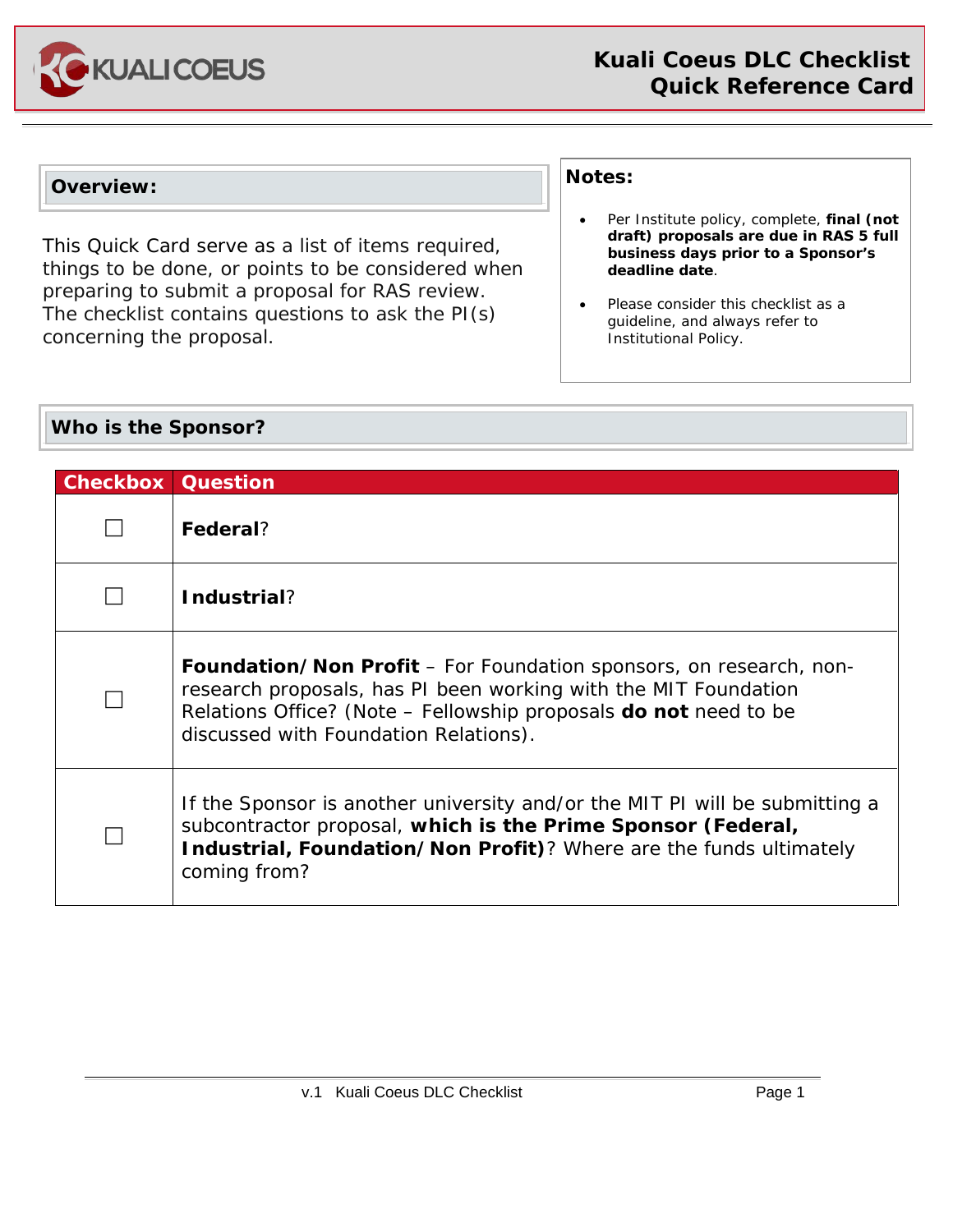## **Is this a new proposal (never submitted to this Sponsor)?**

| <b>Checkbox Question</b> |                                                                                                                                                                                                                                                                                                                   |
|--------------------------|-------------------------------------------------------------------------------------------------------------------------------------------------------------------------------------------------------------------------------------------------------------------------------------------------------------------|
|                          | If this is a resubmission of a proposal previously submitted to this<br>Sponsor, what was the original MIT proposal #? (A resubmission<br>proposal is when a proposal has been previously submitted to the<br>Sponsor, but no award has been issued to MIT to date and there is no MIT<br>Account $#$ ).          |
|                          | If this is a <b>supplement</b> of a proposal previously submitted and awarded<br>by this Sponsor, what is the present MIT account #? (A revision<br>proposal is when a proposal has been previously submitted to the<br>Sponsor, and MIT has received an award from the Sponsor. There is a MIT<br>Account $#$ ). |

## **What are the Sponsor's instructions for submitting a proposal?**

| <b>Checkbox Question</b> |                                                                                                                                                                                                              |  |
|--------------------------|--------------------------------------------------------------------------------------------------------------------------------------------------------------------------------------------------------------|--|
|                          | <b>Federal Sponsors</b> – there should be a solicitation number or funding<br>opportunity number associated with Federal Proposals- what is the $#?$<br>What are the special instructions for this proposal? |  |
|                          | <b>Industrial Sponsors</b> – is there a website with a solicitation<br>announcement or instructions for submitting a proposal?                                                                               |  |
|                          | <b>Foundation/Non Profit Sponsors – is there a website with a solicitation</b><br>announcement or instructions for submitting a proposal?                                                                    |  |
|                          | If the Sponsor is another university, and/or PI, MIT will be submitting<br>a subcontractor proposal. Is there Prime Sponsor solicitation<br>announcement or instructions for submitting a proposal?          |  |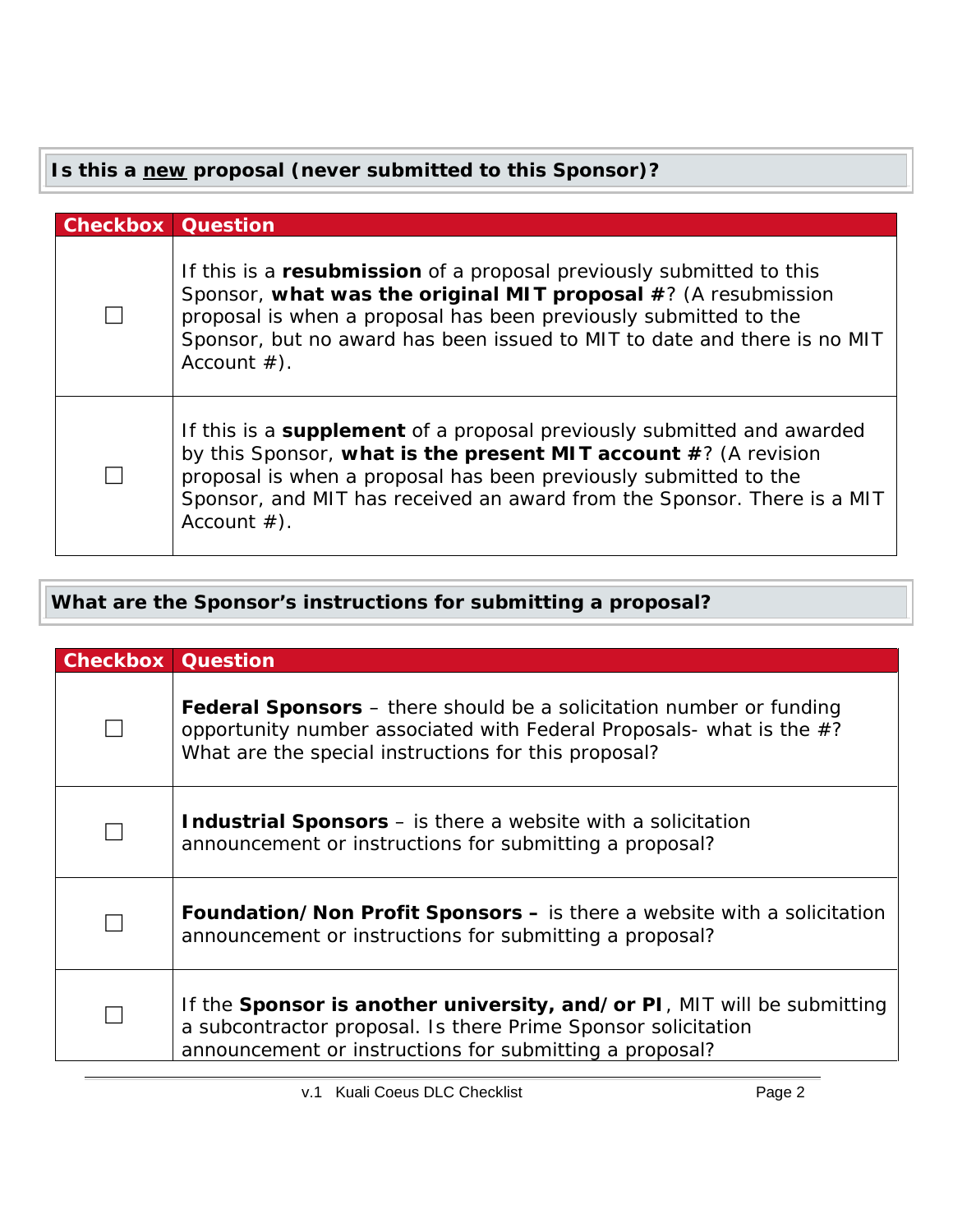In the absence of any Sponsor instructions, proposals should contain at least an MIT PI work statement and a budget for MIT's work.

Note: Some Sponsors may have special instructions for submission, which **may require the**<br>Note: Some Sponsors may have special instructions for submission, which **may require the MIT PI and/or Departmental Administrators to establish an account to access and submit via a Sponsor's online system**, such as NASA NSPIRES, EERE Exchange, etc. Please discuss with your OSP Contract Administrator prior to routing a proposal if you have questions

### **What is the Sponsor's deadline date for submitting a proposal?**

| <b>Checkbox Question</b> |                                                                                                                                                                            |
|--------------------------|----------------------------------------------------------------------------------------------------------------------------------------------------------------------------|
|                          | If submitting a proposal in response to a specific solicitation $#$ , the<br>solicitation instructions will state the Sponsor's deadline date for<br>submitting a proposal |
| $\perp$                  | If there is no Sponsor solicitation announcement or instructions with a<br>specified deadline date, this field should be left blank in Kuali Coeus.                        |

When answering this question, keep in mind the Institute policy on proposal deadline, referenced in the above "Notes" section of this Quick Card.

### **What are the Start and End dates of this proposal?**

| <b>Checkbox Question</b> |                                                                                                                      |
|--------------------------|----------------------------------------------------------------------------------------------------------------------|
| $\Box$                   | <b>Start and End dates</b> – must be within the parameters of the Sponsor<br>solicitation instructions, if provided. |
|                          | <b>Start dates</b> should be a date in the future, not a date in the past.                                           |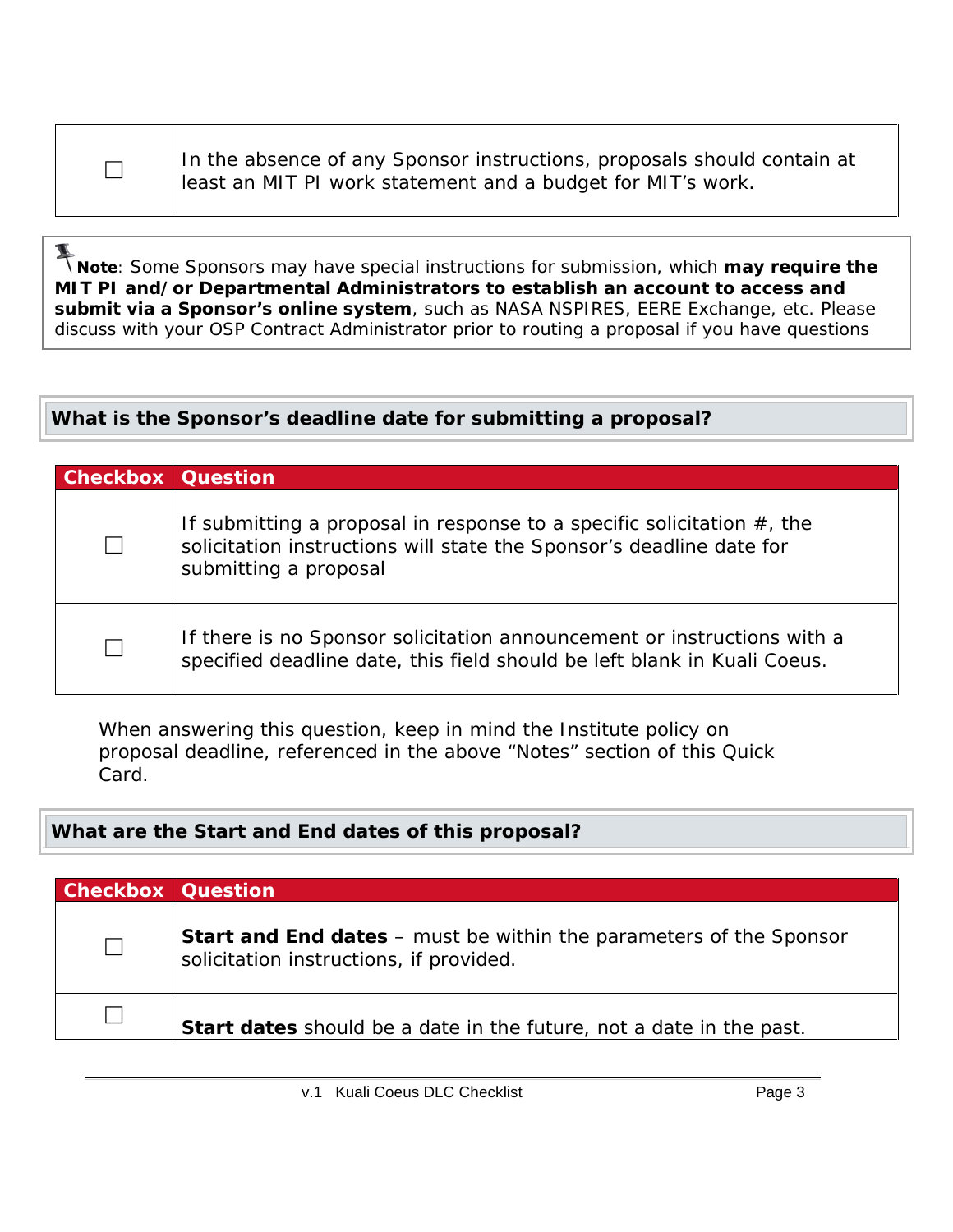|--|

 Do the dates in the uploaded attachments match the dates entered in Kuali Coeus?

**Is the SOW in Final form?**

| <b>Checkbox Question</b> |                                                                                                                                                                                                 |
|--------------------------|-------------------------------------------------------------------------------------------------------------------------------------------------------------------------------------------------|
|                          | RAS cannot grant final approval of proposals with the SOW in draft form.<br><b>Special Note</b> - it is the SOW that obligates the work to be performed by<br>MIT if award received by Sponsor. |
| $\perp$                  | Is this a research program? A non-research/other program? A fellowship?                                                                                                                         |

# **What is the total funding for this proposal?**

| <b>Checkbox Question</b> |                                                                               |
|--------------------------|-------------------------------------------------------------------------------|
|                          | Are there Co-PIs, Key personnel, students?                                    |
|                          | Are there subcontract costs, consultant costs?                                |
|                          | Are material and service costs needed?                                        |
|                          | Are travel funds needed? Domestic and/or Foreign?                             |
|                          | Are major equipment funds needed? Are quotes provided for major<br>equipment? |
|                          |                                                                               |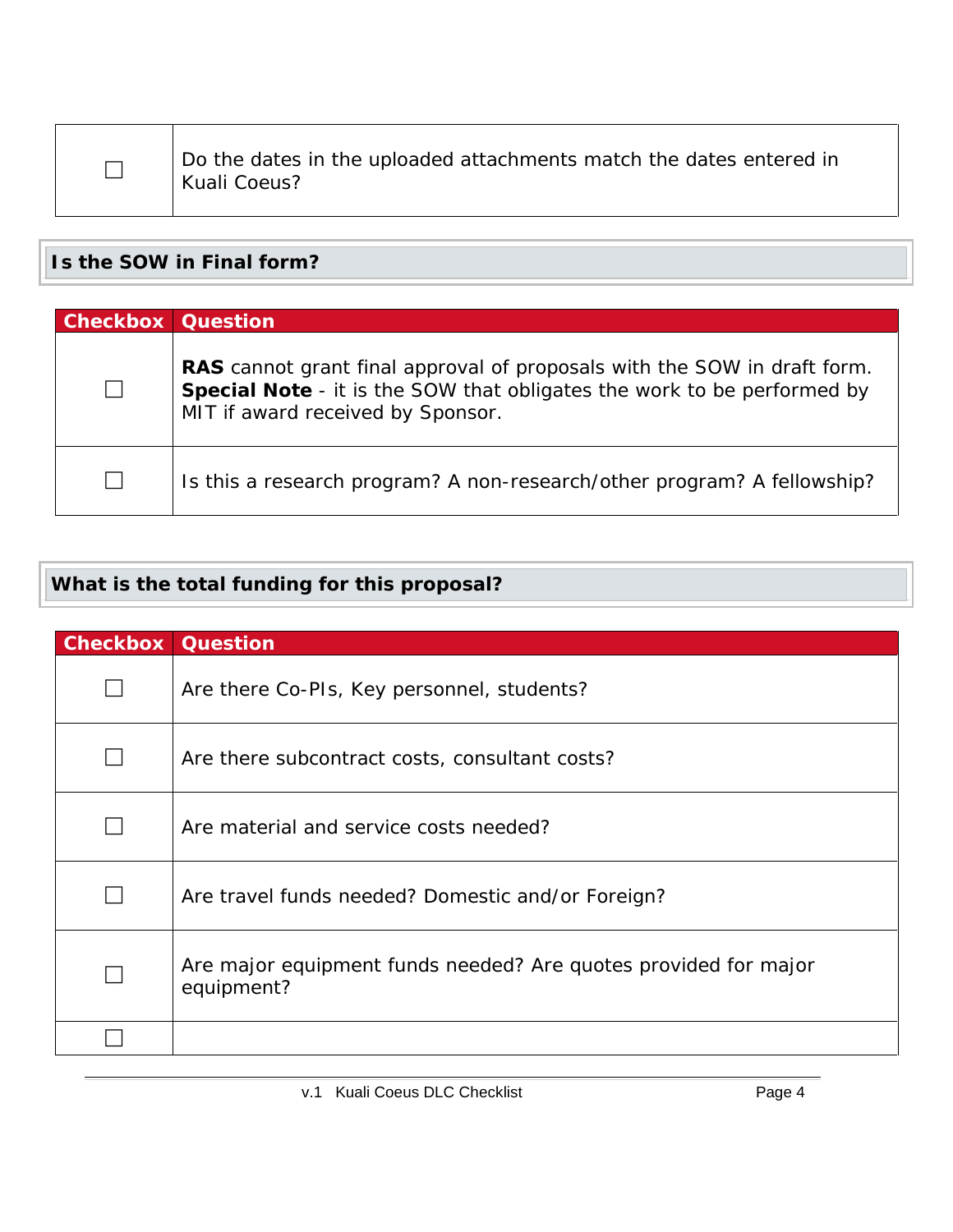| Are any expenses considered unallowable by the Sponsor (noted in the<br>Sponsor instructions)?                                                                                               |
|----------------------------------------------------------------------------------------------------------------------------------------------------------------------------------------------|
| Are there special considerations concerning MIT's F&A rates? Does the<br>sponsor allow MIT to charge full F&A rates, if a research proposal? (If not,<br>underrecovery may be required).     |
| Justify all costs, preferably in order in which they occur on the MIT budget<br>$page(s)$ .                                                                                                  |
| Do the numbers in the budget match the numbers (if cited) in the<br>justification?                                                                                                           |
| If the budget was not prepared in Kuali Coeus, do the numbers in the<br>uploaded budget attachment match the numbers entered in the Kuali<br>Coeus Budget Summary (direct, indirect, total)? |

# **Will the work performed by MIT personnel be performed on campus?**

| <b>Checkbox Question</b> |                                                                                                                                                                                    |
|--------------------------|------------------------------------------------------------------------------------------------------------------------------------------------------------------------------------|
| $\Box$                   | If work performed by MIT personnel will take place off campus, do we<br>have facility name/address? Do we have a letter from off campus facility<br>approving MIT use of facility? |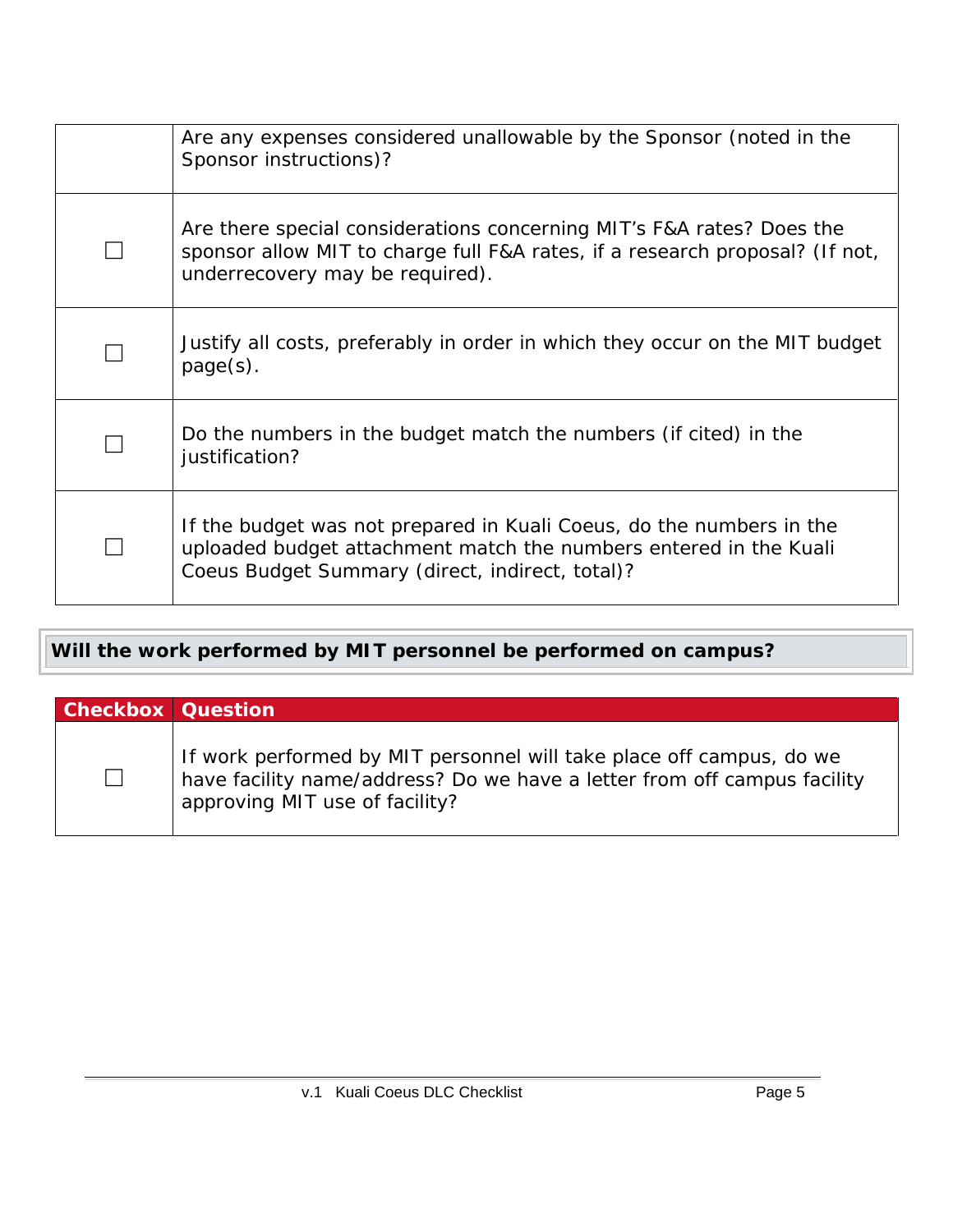#### **Are there Subcontractors?**

# **Checkbox Question**  $\Box$ Subcontractor's proposal(s) (including signed letter from subcontractor's organization/RAS office) are to be included in the MIT PI's proposal *prior*  to routing the proposal to RAS.

### **Are there Consultants?**

| <b>Checkbox Question</b> |                                                                                                                                                                                                                                                  |
|--------------------------|--------------------------------------------------------------------------------------------------------------------------------------------------------------------------------------------------------------------------------------------------|
| $\Box$                   | If there are consultants, do we have a letter from them stating their fees<br>and number of hours/days/weeks they will commit? Consultant letters are<br>to be included in the MIT PI's proposal <b>prior</b> to routing the proposal to<br>RAS. |

**Notes**: For requests to add New Organizations to the Kuali Coeus Database, or to request Kuali Coeus User Authorizations in response to an upcoming proposal, please allow up to one (1) business day to process.